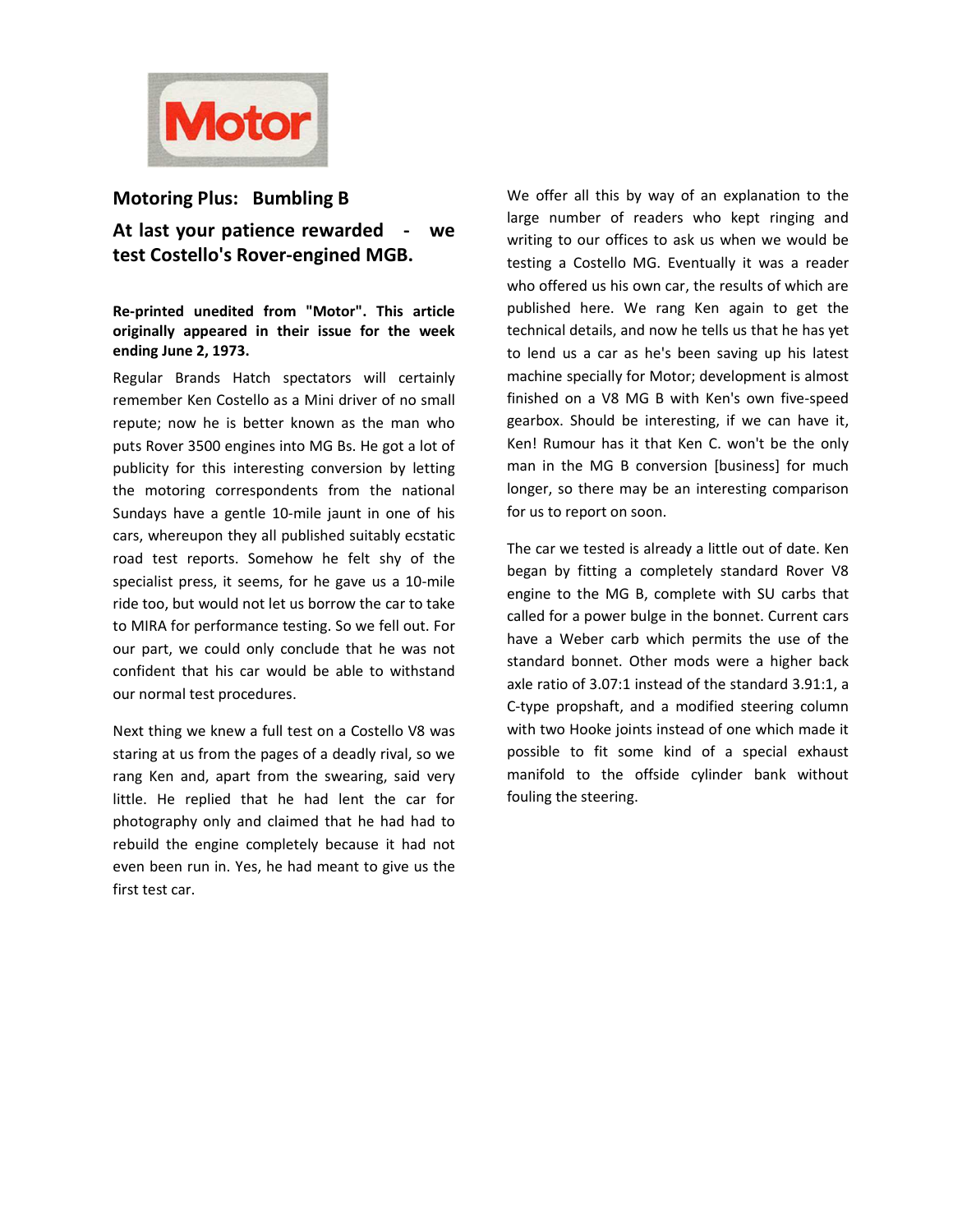

#### Costello MGB V8 from BMH 512H engine bay (Photo by Lawrence Wood)

This exhaust manifolding certainly looks somewhat stangulatory (have I invented that word?) and may well have an adverse effect on power output. The standard engine as fitted to the Rover 3500 turns out 144 bhp (DIN) at 5000 rpm and 197 lb ft (DIN) at 2700 rpm: simply because the manual gearbox in the 3500S leaves room for better exhaust manifolding, the S engine offers 150 bhp (DIN) at 5000 rpm and 204 ft lb (DIN) at 2700 rpm.

Ken claims 175bhp (gross) for the standard engine; this may well be true but gross figures are misleading because they don't take the allimportant ancillaries - including exhaust manifolds - into account. The old MG C straight six produced 145 bhp (net) at 5250 rpm and 170 ft lb (net) at 3500 rpm but that car was killed stone dead at birth by the Press, as is well known.

Looking back at our Road Test we were not guilty of irresponsible criticism, but we did point out that even then, back in 1967, the MG B/C's controls and finish were somewhat dated. Despite its nose heaviness and poor low-speed torque we still rate the MG C as a very good second-hand buy for today's two-seater customer. We tested a very pleasant example a few months back for which £600 was being asked, and felt that it measured up very well against similarly priced worn-out Elans and slightly newer MG Bs. One trouble with the B is

that it only produced 95 bhp (net) at 5400 rpm and 110 lb ft at 3000 rpm, which is why you see irresponsible middle-aged men in Mazda RX3s tearing away from them in the current adverts.

The other problem with the B is that it is really rather long in the tooth now, in all respects, offering inferior road holding, handling, and steering when compared with many modern saloons. The ride is nothing special and even the GT suffers badly from wind noise, which was quite appalling in the test car we have just been driving. So while we're not sure whether we would want any kind of MG B these days, if we had to have one we would certainly want it to go better than the standard one.

Costello's machine certainly does this, making the ordinary B look very silly and even making mincemeat of the poor old C as well. Trouble was that we didn't want to break anything on our friendly reader's car and the completely standard transmission (apart from rear axle ratio, of course) was showing signs of complaint on the standing start runs. Letting in the clutch hard at 3000 rpm was obviously ideal for quick times but we soon settled for feeding it in a little more gently because of the nasty banging noises inside the transmission tunnel.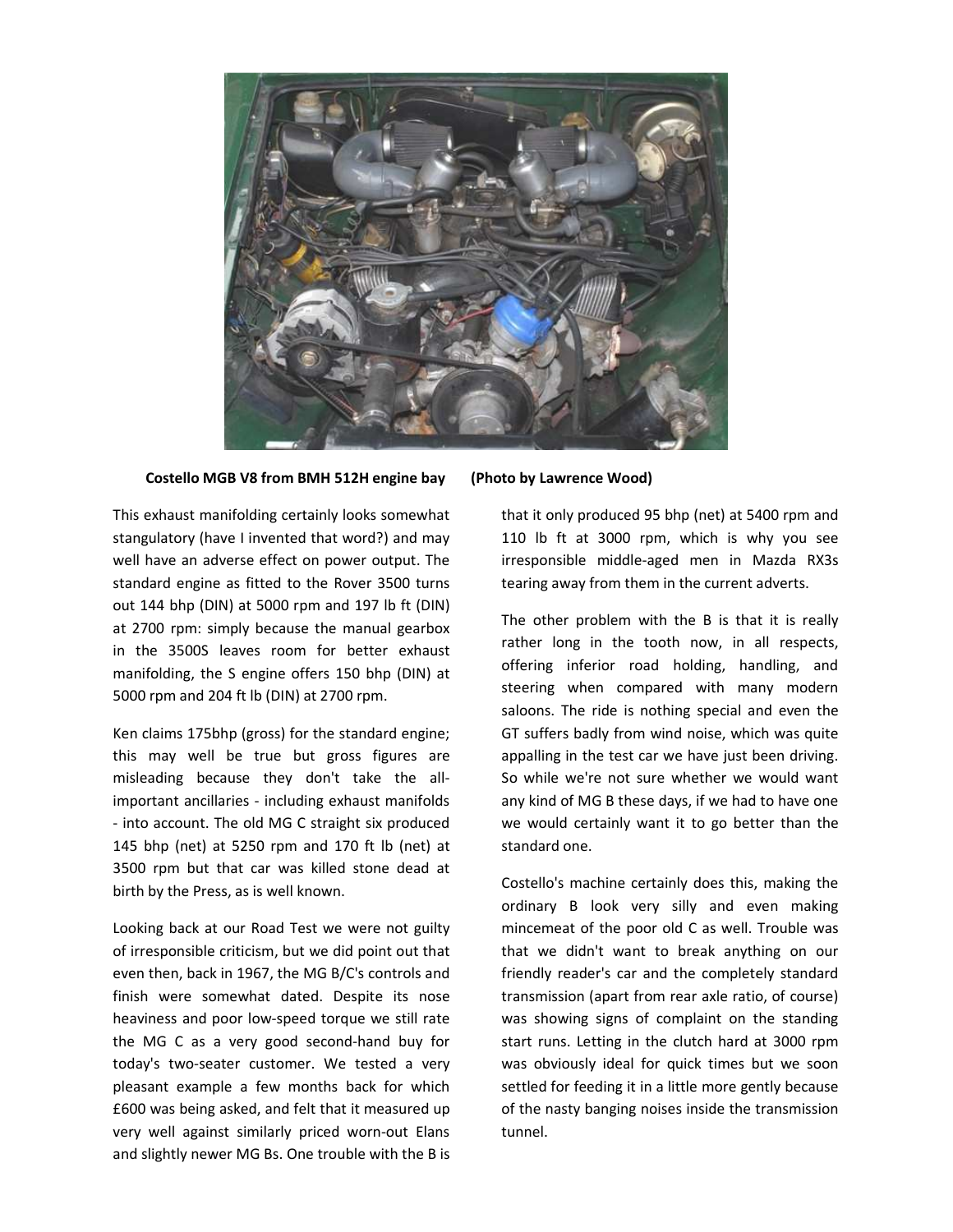For the same reason we did not rush the gearchanges too much either, but even so we still noticed a degree of rear wheel steer in the form of a wiggle (so to speak) on changing up under hard acceleration, so obviously the back axle was getting rather wound up. Despite these tactics we still managed 0-60 mph in 8.0s and 0-100 mph in 23.9s and you can see from the figures that the standard B is hardly worth comparing with this kind of performance. The MG C reached the same speeds in 10.0s and 30.1s, by the way.

Top speed is over 120 mph for the V8. With a touch of adrenalin and an extra tug on the seat belt, I went round the banking at MIRA and through the timing lights at 124.1 mph, and it gained about 150 rpm before the next banking when tyre scrub slowed it down a little. We estimate that the mean top speed would come out at about 125 mph.

We would not like to drive the Costello machine hard all the time as, subjectively, it feels cruel to the standard transmission and suspension. Ken has had to blank off overdrive on third gear on the current cars since a couple of converted machines were brought back under warranty with broken third gears after the customers had repeatedly changed down from overdrive under full throttle in third gear. Clearly the ordinary B box is operating near its limit.

This is one reason why Ken has invested in a completely new box, the other reason being that the standard B ratios are not very good because of the large gap between second and third, a fault that was accentuated on the C by its poor lowspeed torque, but which is to a large extent masked by the excellent low-speed torque of the Rover mill. We were able to take it below tickover speeds in direct top gear by holding it against the brakes momentarily: it is then possible to push the accelerator pedal to the floor and pull away without hesitation or jerking. As you can see we took a 10-30 mph figure in top and all the lowspeed top gear acceleration figures are very impressive indeed.

Fuel consumption came out overall at a very acceptable 22.6 mpg giving a range of just over 270 miles from the 12 gallon tank. A bigger tank wouldn't be a bad idea, Ken, as it would make the car into an excellent reasonably priced high performance touring car. With handling that is only marginally better than that of a standard B, however, it is not really a car that can begin to compete with the best modern sports cars like the Lotus Elan Esprint and Europa for sheer driving pleasure. It's more of a competitor with say the Datsun 240Z, and well worth considering as an alternative to that car.

Although Costello's car has a slight rearward weight bias (whereas the standard B GT is just heavier on the front wheels) we were surprised to find that the V8 was very slightly heavier overall than the standard car. The Rover engine is meant to be lighter than that of the B, so perhaps the car itself has put on a bit of weight since then. The steering feels slightly lighter than standard, but that's not saying much as the B needs tough, muscular armwork anyway. Ken's extra Hooke joint in the column seems to have no adverse effect, though British Leyland criticised it on safety grounds when a Costello V8 was submitted to Abingdon for assessment. They did not like the welded steering joint, apparently, but Ken claims that his steering mod is carried out by the same firm that supplies similar steering gear for Triumph cars. "It it's all right for Triumphs, it's all right for my B," he says. We could get no further comment from BL on the subject, though they did say they have no ill-feeling towards the enterprising Mr. Costello: on the contrary, they admire his initiative.

One point that should be cleared up here is that BL did not cut off Ken's supply of engines out of spite. They are short of them for Rovers and Range Rovers anyway. They have a longstanding arrangement with Morgan over the Plus 8, but it seems that Ken's production of MG B V8s is so small that BL would be making a loss if they supplied him anyway. So he found a source of blocks which he builds into complete engines on his own premises. The only other difference between our test car and current cars is that the latter have a thermostatically controlled electric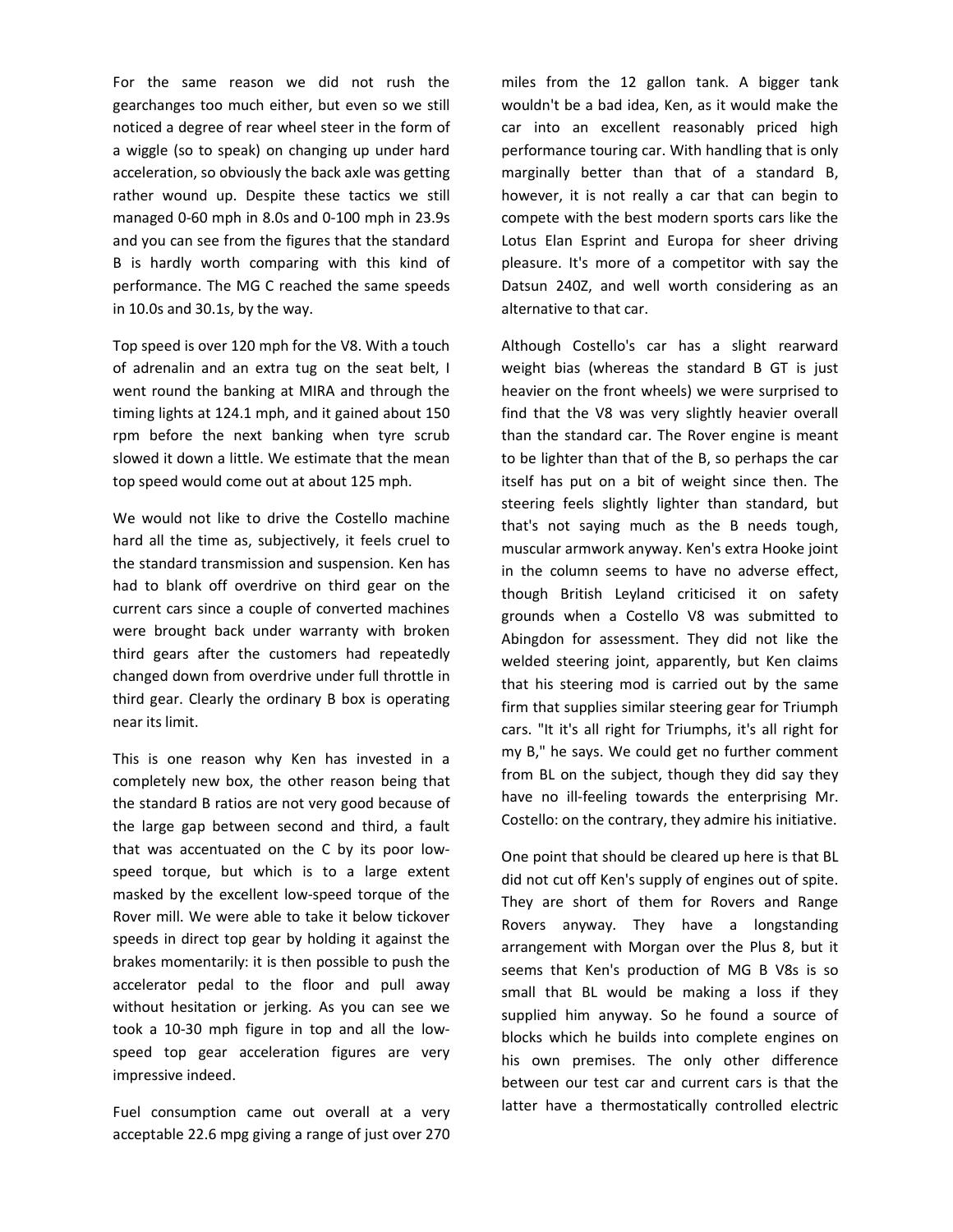cooling fan. When the five-speed box, the gears for which are being made by Hewland, no less, comes on to the market it will cost well over £200, though customers will save a little as the standard axle ratio can be retained.

There you are, faithful readers. I hope it was worth waiting about 18 months for this test. Now, how about that five-speeder, Ken?

- Tony Dron

### Car: MG B GT

Conversion by: Costello Motor Engineering Ltd. Farnborough Way, Farnborough, Kent.

Conversion: Installation of a Rover 3500 engine, high rear axle ratio, heavy duty prop shaft.

Price (correct in 1972): List plus £975 making car as tested £2522 less extras.